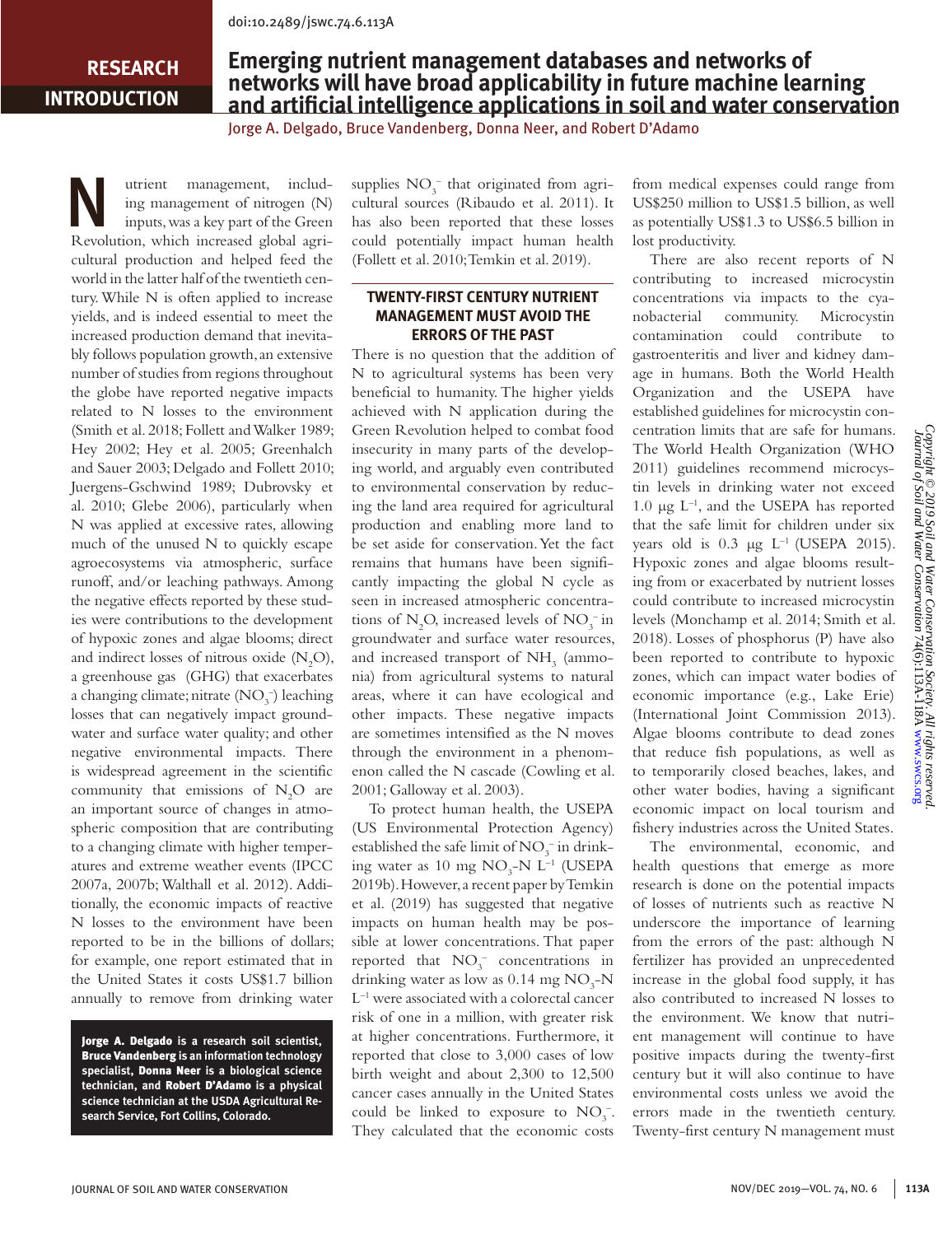improve and avoid the errors of the past to feed 9.5 billion people by 2050 while simultaneously adapting to a changing climate, increasingly limited water resources, and more frequent extreme weather events, all of which make the task of N management more challenging.

### **ADVANCEMENTS IN AGRICULTURAL MANAGEMENT TECHNOLOGY COULD BRING A POSITIVE REVOLUTION FOR HUMANITY DURING THE TWENTY-FIRST CENTURY**

In the 1980s and 1990s, we started integrating technologies such as computers, the Internet, remote sensing, geographic information systems (GIS), and global positioning systems (GPS) in areas such as N management and soil and water conservation to develop tools to help nutrient managers make more informed management decisions. These technologies paved the way for the development of precision farming systems (Pierce and Nowak 1999) and the concept of the 4Rs (Roberts 2007) for improved N management. The first two decades of the twenty-first century have built upon these successes and witnessed innovations such as drones, the widespread use of cellular phones, cloud computing, and growing information systems that are helping us to merge and use big data for soil and water conservation. Modern technologies are allowing us to develop precision conservation systems that can make applying conservation practices in the field that account for spatial and temporal variability a reality (Berry et al. 2003; Delgado et al. 2018a; Tomer et al. 2010, 2013, 2018). Delgado et al. (2019) has proposed that the next revolution will be in precision agriculture, and agriculture in general will be driven by Sustainable Precision Agriculture and Environment (SPAE, similar to the expanded concept of the 7Rs [Delgado 2016]), which could capitalize on established technologies combined with big data analysis, merging precision agriculture and precision conservation into one management system.

Delgado et al. (2019) reported on the use of big data analysis for sustainable agriculture in a geospatial cloud framework that will allow us to implement machine learning and artificial intelligence for development of SPAE. The research impact of these technologies is enhanced by the application of the Findable, Accessible, Interoperable, and Reusable (FAIR) Data Principles described by Wilkinson et al. (2016). Data in harmony with these principles are findable, available for download, interoperable (e.g., between machines), and understood by humans for reuse in in new analyses.

This new revolution in SPAE will depend heavily on data that will help construct new practices in the virtual world to reduce the time to deploy new practices that lead to better environmental outcomes (Delgado et al. 2019). The USDA Agricultural Research Service (ARS) Agricultural Collaborative Research Outcomes System (AgCROS) is a growing network of networks (figure 1), and if this data repository expands, it would be able to help researchers conduct local, regional, and national-scale agricultural analyses, and would be able to be used in the future with new technologies such as robotics, artificial intelligence,

#### Figure 1

Conceptual diagram showing the potential for the Agricultural Collaborative Research Outcomes System (AgCROS), a network of networks, to expand to include additional database networks. Presently, AgCROS comprises the Nutrient Uptake and Outcome Network (NUOnet), Greenhouse gas Reduction through Agricultural Carbon Enhancement Network (GRACEnet), Long-Term Agroecosystem Research (LTAR) Network, Agricultural Antibiotic Resistance (AgAR) Network, the Soil Health Assessment Network (SHAnet), Dairy Agriculture for People and the Planet (DAPP; Dairy Grand Challenge), and Resilient Economic Agricultural Practices (REAP) Network. Additionally, by integrating data from networks such as the Climate Hubs, FoodData Central (FDC), Plant Hardiness Zone Map (PHZM), Animal Germplasm Resource Information Network (A-GRIN), Germplasm Resource Information Network - Global (GRIN-Global), Sustaining the Earth's Watersheds, Agricultural Research Data System (STEWARDS), and Conservation Effects Assessment Project (CEAP) networks, AgCROS will facilitate data flow from current and future AgCROS networks and will promote cooperation among participants in AgCROS, such as NUOnet.

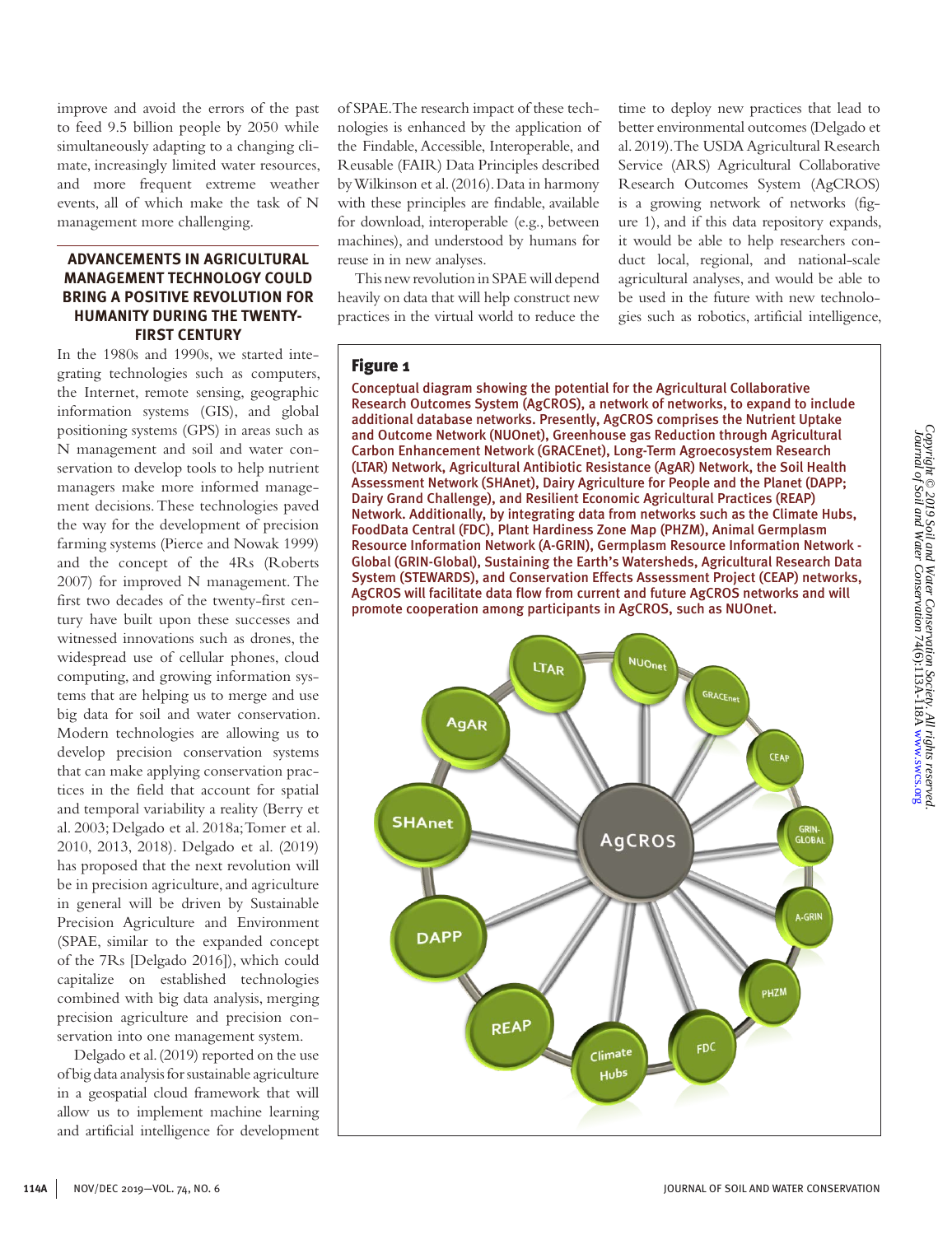machine learning, and other technologies (Delgado et al. 2018b). The use of FAIR Data Principles in AgCROS will facilitate this exchange and use of information across many networks (figure 1).

AgCROS was developed in a form that allows for future expansion and connection to additional research networks. One of its networks is the Nutrient Uptake and Outcome Network (NUOnet), which has a vision of "efficient use of nutrients to optimize production and product quality of food for animals and humans, fuel, and fiber in a sustainable manner that contributes to ecosystem services" and also includes the effort to connect nutrient management databases with food quality information for humans and animals (Delgado et al. 2016). Released to the public in November of 2018, NUOnet includes certain types of nutrient management data that were not previously available in AgCROS, such as losses of N via different pathways that contribute to indirect emissions of  $N_2O$ . For additional information about NUOnet and AgCROS, visit the AgCROS and/ or NUOnet webpages at the National Agricultural Library website (figure 2; https://data.nal.usda.gov/dataset/ agricultural-collaborative-research-outcomes-system-agcros and https://data.nal. usda.gov/dataset/nuonet-nutrient-useand-outcome-network-database).

AgCROS (NUOnet) has data about the effects of conservation practices in increasing nutrient use efficiencies and yields and reducing  $NO<sub>3</sub><sup>-</sup>$  leaching, GHG emissions, and other nutrient losses. AgCROS (NUOnet) also has data about the effects of new conservation practices and improved N management, such as use of enhanced efficiency fertilizers (EEF) in reducing emissions of  $N_2O$  (https:// data.nal.usda.gov/dataset/nuonet-nutrient-use-and-outcome-network-database; see data from Dr. Venterea in the USDA ARS open access NUOnet database). It is important that losses of reactive N via surface, leaching, and atmospheric pathways are reduced, including losses via emissions of  $N_2O$ , which contribute to a changing climate;  $NH<sub>3</sub>$  volatilization; and  $NO_3^-$  leaching. Additional information about the use of EEF can be found in

#### Figure 2 Webpage of the Agricultural Collaborative Research Outcomes System (AgCROS), a network of networks. **USDA** Agricultural Research Agricultural Collaborative Research Outcomes System (AgCROS) Service The website provides information, data, and data resources links to some of the USDA Agricultural Research Service (ARS) Natural



AgCROS, which integrates NUOnet with other databases such as the Greenhouse gas Reduction through Agricultural Carbon Enhancement Network/Resilient Economic Agricultural Practices, previously known as the Renewable Energy Assessment Project (GRACEnet/REAP) (Del Grosso et al. 2014; Jawson et al. 2005; Leytem and Dungan 2014). GRACEnet and REAP have a large collection of data about the effects of conservation practices on reductions in GHG emissions, including use of conservation practices as a mitigation strategy for direct  $N_2O$  emissions.

Recent advances in technologies and best management practices can contribute to reductions in losses of reactive N (Berry

et al. 2003; Delgado and Follett 2010; Snyder and Fixen 2012; Delgado et al. 2018a,). For example, Snyder and Fixen (2012) reported that using best management practices we could reduce  $N_2O$  emissions by 20% to 80% or more. We could use controlled release fertilizers, nitrification inhibitors, and other EEFs to cut back on  $N_2O$  emissions (Delgado and Mosier 1996; Snyder and Fixen 2012). Cavigelli et al. (2012) reported that  $N_2$ O emissions can be reduced by 50% with nitrification and urease inhibitors in dry climates, but there are mixed results in humid climates, and that  $N_2O$  emissions can be reduced by 50% with polycoated ureas in some locations but not in other sites.

*Copyright © 2019 Soil and Water Conservation Society. All rights reserved.* Journal of Soil and Water Conservation 74(6):113A-118A [www.swcs.org](http://www.swcs.org)

Copyright © 2019 Soil and Water Conservation Society. All rights reserved<br>Journal of Soil and Water Conservation 74(6):113A-118A www.swcs.org<br>Journal of Soil and Water Conservation 74(6):113A-118A www.swcs.org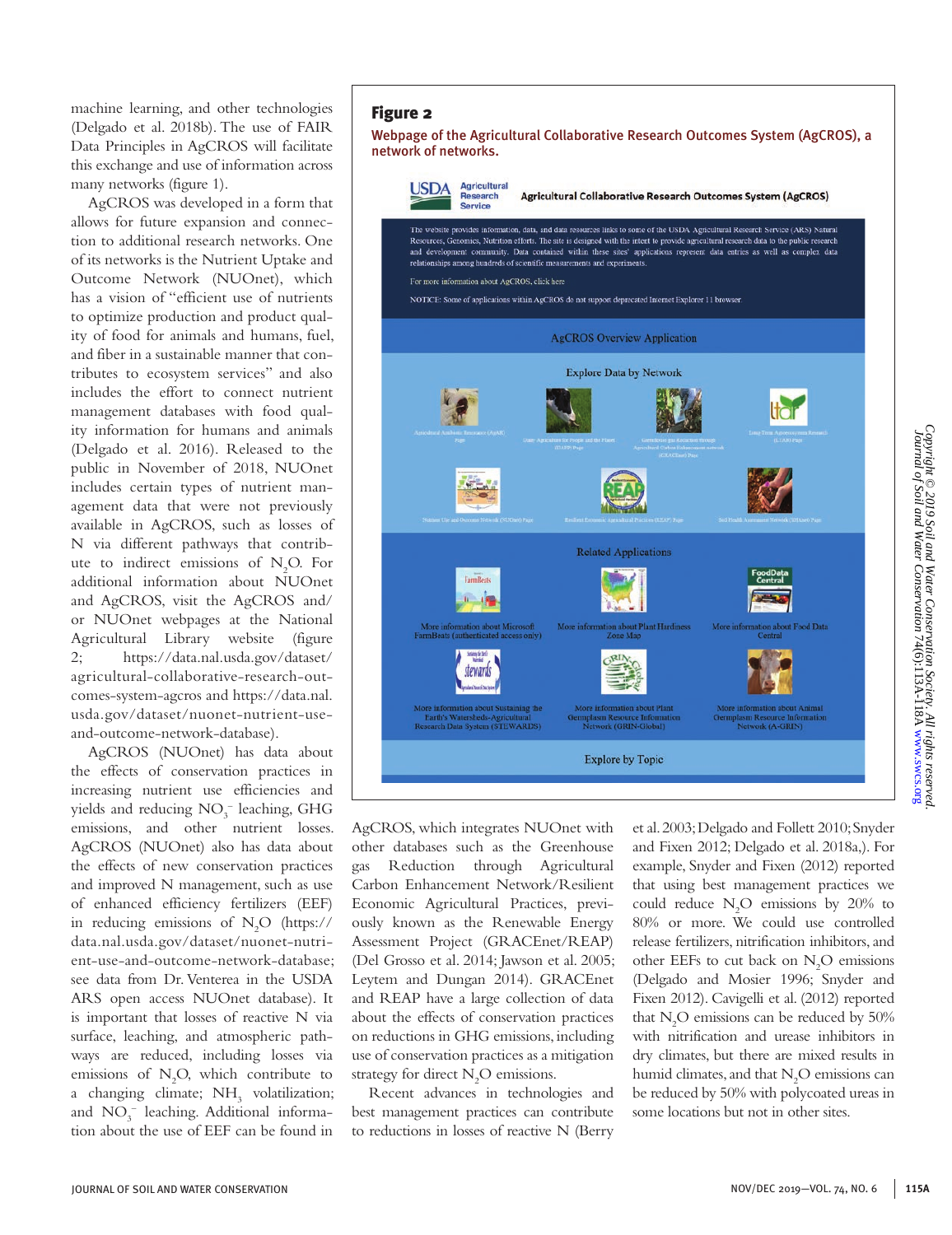The USEPA (2019a) reported that in 2011 about 1.16  $\times$  10<sup>7</sup> t (1.28  $\times$  10<sup>7</sup> tn) of N fertilizer was purchased in the United States; this information, together with Ribaudo et al. (2011) data from 2006 showing that the use of commercial and manure N was about  $1.61 \times 10^7$  t (1.77  $\times$ 107 tn), can be used to estimate that about  $4.4 \times 10^6$  t  $(4.9 \times 10^6 \text{ th})$  of manure N was used in 2006 in the United States. The level of N fertilizer used in 2011 is similar to the average of the N fertilizer purchased in the United States in 2005 and 2007, which was  $1.16 \times 10^7$  t (USEPA 2019a). Additionally, the USEPA (2011) reported that in 2002 there was about  $7.7 \times 10^6$ t (8.5  $\times$  10<sup>6</sup> tn) of N added to agricultural systems with biological N fixation. In other words, agricultural systems in the United States were receiving about 2.37  $\times$  10<sup>7</sup> t (2.61  $\times$  10<sup>7</sup> tn) of N from these sources in the first decade of the twentyfirst century. Nitrogen fertilizer use has trended upwards in recent years, and this trend is projected to continue (Mordor Intelligence 2019).

With this in mind, if we then apply some of the Cavigelli et al. (2012) coefficients for potential reductions in  $N_2O$  emissions from different best management practices and we assume an SPAE approach (precision farming plus precision conservation), we could obtain a rough estimate of the potential reduction in direct and indirect  $N_2O$ emissions from applying best management practices. We propose that by using the right conservation practice(s) with the right N management practice(s) such as nitrification and urease inhibitors, polycoated ureas, the 4Rs of cover crops (Delgado and Gantzer 2015), EEF, no-till, and the use of the 4Rs for improved fertilizer management (right rate, right time, right source and right place [Roberts 2007]), we could potentially reduce direct  $N_2O$  emissions, as well as indirect emissions of  $N_2O$  due to  $NH<sub>3</sub>$  volatilization,  $NO<sub>3</sub><sup>-</sup>$  leaching, and other pathways of reactive N losses. There is potential to use these practices across the United States to reduce the total emissions of N2 O (whether from direct or indirect pathways) from commercial and/or manure N fertilizer in the agricultural sector in the United States by 30% to 40% or perhaps even more.

### **SPECIAL JOURNAL ISSUE WITH EXAMPLES OF NUTRIENT RESEARCH DATA THAT CAN BE ADDED TO AGCROS FOR POTENTIAL APPLICATION IN SOIL AND WATER CONSERVATION EFFORTS**

This special issue about the USDA ARS AgCROS/NUOnet features a series of papers that present data related to soil and water conservation efforts. These papers cover areas related to N balances (Sainju 2019); runoff and leaching (figure 3) (Vadas and Powell 2019); N management in different tillage systems (Balkcom 2019); nutrient distributions in grazed pastures (Franzluebbers et al. 2019); runoff and nutrient losses from conventional and conservation tillage systems (Endale et al. 2019); infiltration into saturated buffers (Jaynes and Isenhart 2019); a conservation planning and evaluation tool (White et al. 2019); N sources and rates (Mikha et al. 2019); the Conservation Practice Effectiveness (CoPE) Database (Smith et al. 2019); and integration of data for a sustainable food system (Finley and Fukagawa 2019). Data from some of these papers have already been uploaded to NUOnet or to the USDA ARS National Agricultural Library.

The goal of this special issue is to present data about soil and water conservation and showcase the kinds of diverse data that could eventually appear in NUOnet and AgCROS, which could range from research plot data to regional and national assessments. The next agricultural revolution will be driven by SPAE using databases, networks of networks, and systems of systems (Delgado et al. 2019) that will have data similar to the kinds presented in this special issue. USDA ARS databases such as NUOnet and the USDA ARS networks of networks, AgCROS, are examples of emerging systems that could contribute to the application of machine learning and artificial intelligence in soil and water conservation, which could contribute to reduced erosion and offsite transport of N and P, increased cycling of macro- and micronutrients, and greater adaptation to the twenty-first century's greatest challenge to agricultural sustainability: a changing climate (figure 1). The new revolution driven by SPAE could potentially contribute to food security while reducing environmental impact and helping humanity avoid repeating the errors of the past by helping nutrient managers make informed management decisions that increase nutrient use efficiencies and reduce losses of nutrients to the environment.

## Figure 3

Location of the study from the Vadas et al. paper published in this special issue. The dataset of this study is part of the USDA Agricultural Research Service Agricultural Collaborative Research Outcomes System (AgCROS) Nutrient Uptake and Outcome Network (NUOnet). This barnyard study was conducted in dairy cattle lots at the US Dairy Forage Research Center farm in south-central Wisconsin, United States. The barnyards of this study are indicated by blue squares. For additional information, see the Vadas et al. paper in this issue, and go to the NUOnet webpage.

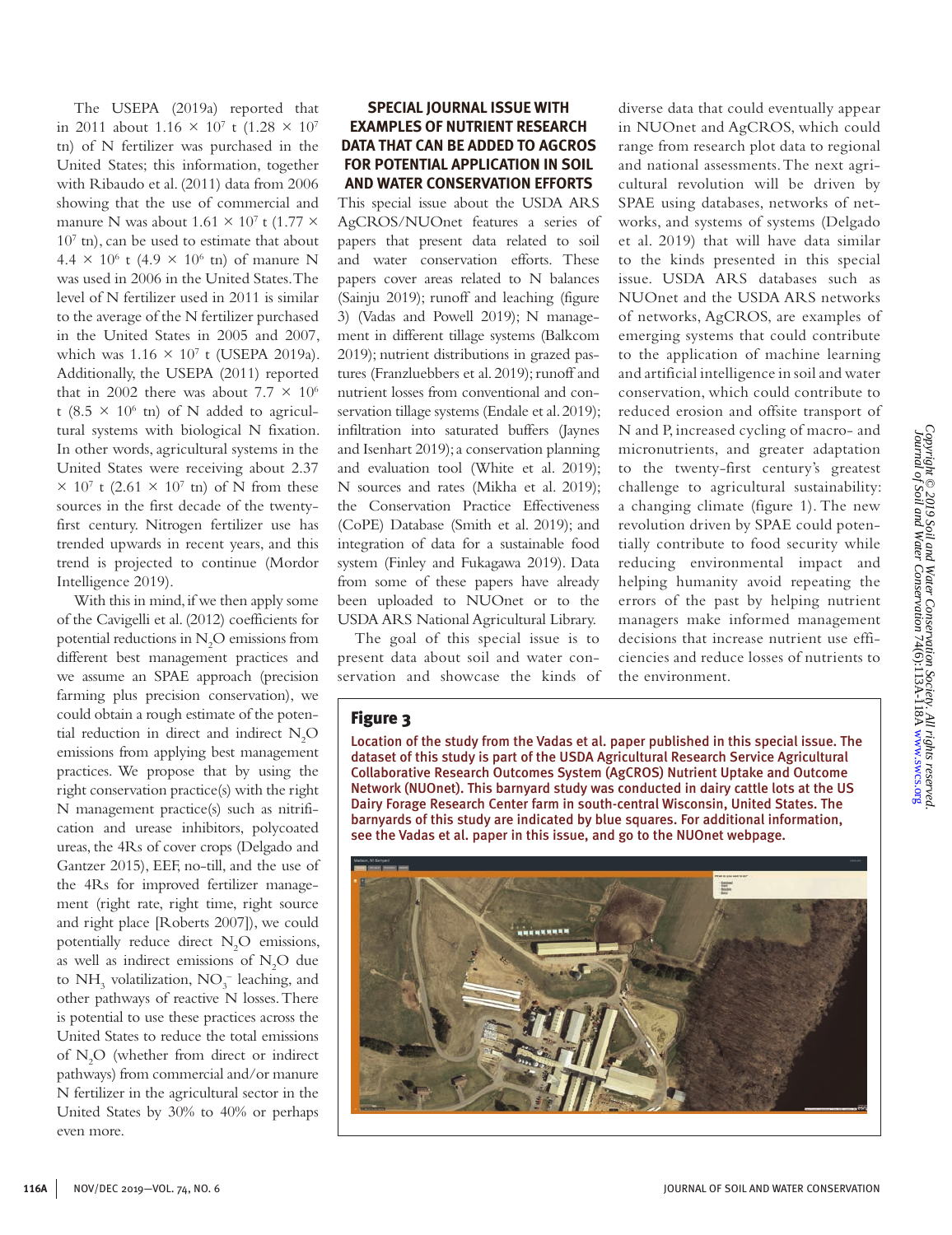#### **REFERENCES**

- Balkcom, K.S. 2019. No tillage and noninversion tillage comparisons across wheat nitrogen rates in Alabama. Journal of Soil and Water Conservation 74(6):560-570, doi:10.2489/jswc.74.6.560.
- Berry, J.R., J.A. Delgado, R. Khosla, and F.J. Pierce. 2003. Precision conservation for environmental sustainability. Journal of Soil and Water Conservation 58(6):332-339.
- Cavigelli, M.A., S.J. Del Grosso, M.A. Liebig, C.S. Snyder, P.E. Fixen, R.T. Venterea, A.B. Leytem, J.E. McLain, and D.B. Watts. 2012. US agricultural nitrous oxide emissions: Context, status, and trends. Frontiers in Ecology and the Environment 10(10):537-46.
- Cowling, E., J. Galloway, C. Furiness, M. Barber, T. Bresser, K. Cassmane, J. Willem Erisman, R. Haeuberg, R. Howarth, J. Melilloi, W. Moomaw, A. Mosier, K. Sanders, S. Seitzinger, S. Smeulders, R. Socolow, D. Walters, F. West, and Z. Zhu. 2001. Optimizing nitrogen management in food and energy production and environmental protection: Summary statement from the Second International Nitrogen Conference. The Scientific World 1(S2):1-9.
- Delgado, J.A. 2016. 4 Rs are not enough. We need 7 Rs for nutrient management and conservation to increase nutrient use efficiency and reduce off-site transport of nutrients. *In* Soil Specific Farming: Precision Agriculture, Advances in Soil Science Series, eds. R. Lal and B.A. Stewart, 89-126. Boca Raton, FL: CRC Press.
- Delgado, J.A., and R.F. Follett, eds. 2010. Advances in N Management for Water Quality. Ankeny, IA: Soil and Water Conservation Society.
- Delgado, J.A., and C.J. Gantzer. 2015. The 4Rs for cover crops and other advances in cover crop management for environmental quality. Journal of Soil and Water Conservation. 70(6):142A-145A, doi:10.2489/jswc.70.6.142A.
- Delgado, J.A., and A.R. Mosier. 1996. Mitigation alternatives to decrease nitrous oxides emissions and urea-nitrogen loss and their effect on methane flux. Journal of Environmental Quality 25:1105–1111.
- Delgado, J.A., G. Sassenrath, and T. Mueller, Eds. 2018a. Precision Conservation: Geospatial Techniques for Agricultural and Natural Resources Conservation. Agronomy Monograph 59. Madison, WI: American Society of Agronomy, Crop Science Society of America, and Soil Science Society of America.
- Delgado, J.A., N.M. Short Jr., D.P. Roberts, and B. Vandenberg. 2019. Big Data analysis for sustainable agriculture on a geospatial cloud framework. Frontiers in Sustainable Food Systems. doi:10.3389/fsufs.2019.00054.
- Delgado, J.A., B. Vandenberg, N. Kaplan, D. Neer, G. Wilson, R. D'Adamo, J. Carter, L. O'Gan, N. Grow, R. Marquez, D. Arthur, M. Eve, S.J. Del Grosso, J.M.F. Johnson, D.L. Karlen, L. Durso, J. Finley, V. Acosta-Martinez, D.B. Knaebel, D. Harmel, and J.D. Derner. 2018b. Agricultural Collaborative Research Outcomes System (AgCROS): An emerging network of networks for national food and environmental security and human health. Journal of Soil and Water Conservation 73(6):158A-164A, doi:10.2489/jswc.73.6.158A.
- Delgado, J.A., S. Weyers, C. Dell, D. Harmel, P. Kleinman, K. Sistani, A. Leytem, D. Huggins, T. Strickland, N. Kitchen, J. Meisinger, S. Del Grosso, J. Johnson, K. Balkcom, J. Finley, N. Fukagawa, M. Powell, and S. Van Pelt. 2016. USDA agricultural research service creates Nutrient Uptake and Outcome Network (NUOnet). Journal of Soil and Water Conservation 71(6):147A-148A, doi:10.2489/jswc.71.6.147A.
- Del Grosso, S.J., J.W. White, G. Wilson, B. Vandenberg, D.L. Karlen, R.F. Follett, J.M.F. Johnson, A.J. Franzluebbers, D.W. Archer, H.T. Gollany, M.A. Liebig, J. Ascough, M. Reyes-Fox, L. Pellack, J. Starr, N. Barbour, R.W. Polumsky, M. Gutwein, and D. James. 2014. Introducing the GRACEnet/ REAP data contribution, discovery, and retrieval system. Journal of Environmental Quality 42:1274-1280.
- Dubrovsky, N.M., K.R. Burow, G.M. Clark, J.A.M. Gronberg, P.A. Hamilton, K.J. Hitt, D.K. Mueller, M.D. Munn, L.J. Puckett, B.T. Nolan, M.G. Rupert, T.M. Short, N.E. Spahr, L.A. Sprague, and W.G. Wilbur. 2010. Nutrients in the Nation's Streams and Groundwater, 1992–2004, Circular 1350. Reston, VA: US Geological Survey.
- Endale, D.M., H.H. Schomberg, C.C. Truman, D.H. Franklin, I.A. Tazisong, M.B. Jenkins, and D.S. Fisher. 2019. Runoff and nutrient losses from conventional and conservation tillage systems during fixed and variable rate rainfall simulation. Journal of Soil and Water Conservation 74(6):594-612, doi:10.2489/jswc.74.6.594.
- Finley, J.W., and N.K. Fukagawa. 2019. Integrated data across multiple and diverse disciplines are essential for developing a sustainable food system. Journal of Soil and Water Conservation 74(6):632-638, doi:10.2489/jswc.74.6.632.
- Follett, J.R., R.F. Follett, and W.C. Herz. 2010. Environmental and human impacts of reactive N. *In* Advances in N Management for Water Quality, eds. J.A. Delgado and R.F. Follett, 1-37. Ankeny, IA: Soil and Water Conservation Society.
- Follett, R.F., and D.J. Walker. 1989. Groundwater quality concerns about N. *In* N Management and Groundwater Protection, ed. R.F. Follett, 1-22. Amsterdam, Netherlands: Elsevier Science Publishers.
- Franzluebbers, A.J., M.H. Poore, S.R. Freeman, and J.R. Rogers. 2019. Soil-surface nutrient distributions in grazed pastures of North Carolina. Journal of Soil and Water Conservation 74(6):571-583, doi:10.2489/jswc.74.6.571.
- Galloway, J.N., J.D. Aber, J.W. Erisman, S.P. Seitzinger, R.W. Howarth, E.B. Cowling, and B.J. Cosby. 2003. The N cascade. BioScience 53(4):341-356.
- Glebe, T.W. 2006. The environmental impact of European farming: How legitimate are agrienvironmental payments? Review of Agricultural Economics 29:87-102.
- Greenhalch, S., and A. Sauer. 2003. Awakening the Dead Zone: An Investment for Agriculture, Water Quality, and Climate Change. World Resources Institute: Washington, DC.
- Hey, D.L. 2002. N farming: Harvesting a different crop. Restoration Ecology 10:1-10.
- Hey, D.L., L.S. Urban, and J.A. Kostel. 2005. Nutrient farming: The business of environmental management. Ecological Engineering 24:279–287.
- International Joint Commission. 2013. Lake Erie Ecosystem Priority: Scientific Findings and Policy. Recommendations to Reduce Nutrient Loadings and Harmful Algal Blooms. Draft Summary Report. Washington, DC, Ottawa, Canada, and Windsor, Canada: United States Section Office, Canadian Section Office, and Great Lakes Regional Office. https://legacyfiles.ijc.org/tinymce/ uploaded/FinalDraft%20LEEP-Aug29.pdf.
- IPCC (Intergovernmental Panel on Climate Change). 2007a. Summary for policymakers. *In* Climate Change 2007: The physical science basis, ed. S. Solomon, et al. Contribution of Working Group I to the Fourth Assessment Report of the Intergovernmental Panel on Climate Change. Cambridge and New York: Cambridge University Press.
- IPCC. 2007b. Climate Change 2007: Impacts, adaptation and vulnerability: Contribution of Working Group II to the Fourth Assessment Report of the Intergovernmental Panel on Climate Change. Cambridge and New York: Cambridge University Press.
- Jawson, M.D., S.R. Shafer, A.J. Franzluebbers, T.B. Parkin, and R.F. Follett. 2005. GRACEnet: Greenhouse gas Reduction through Agricultural Carbon Enhancement network. Soil and Tillage Research 83:167-172.
- Jaynes, D.B., and T.M. Isenhart. 2019. Increasing infiltration into saturated riparian buffers by adding additional distribution pipes. Journal of Soil and Water Conservation 74(6):545-553, doi:10.2489/ jswc.74.6.545.
- Juergens-Gschwind, S. 1989. Ground water nitrates in other developed countries (Europe)—Relations